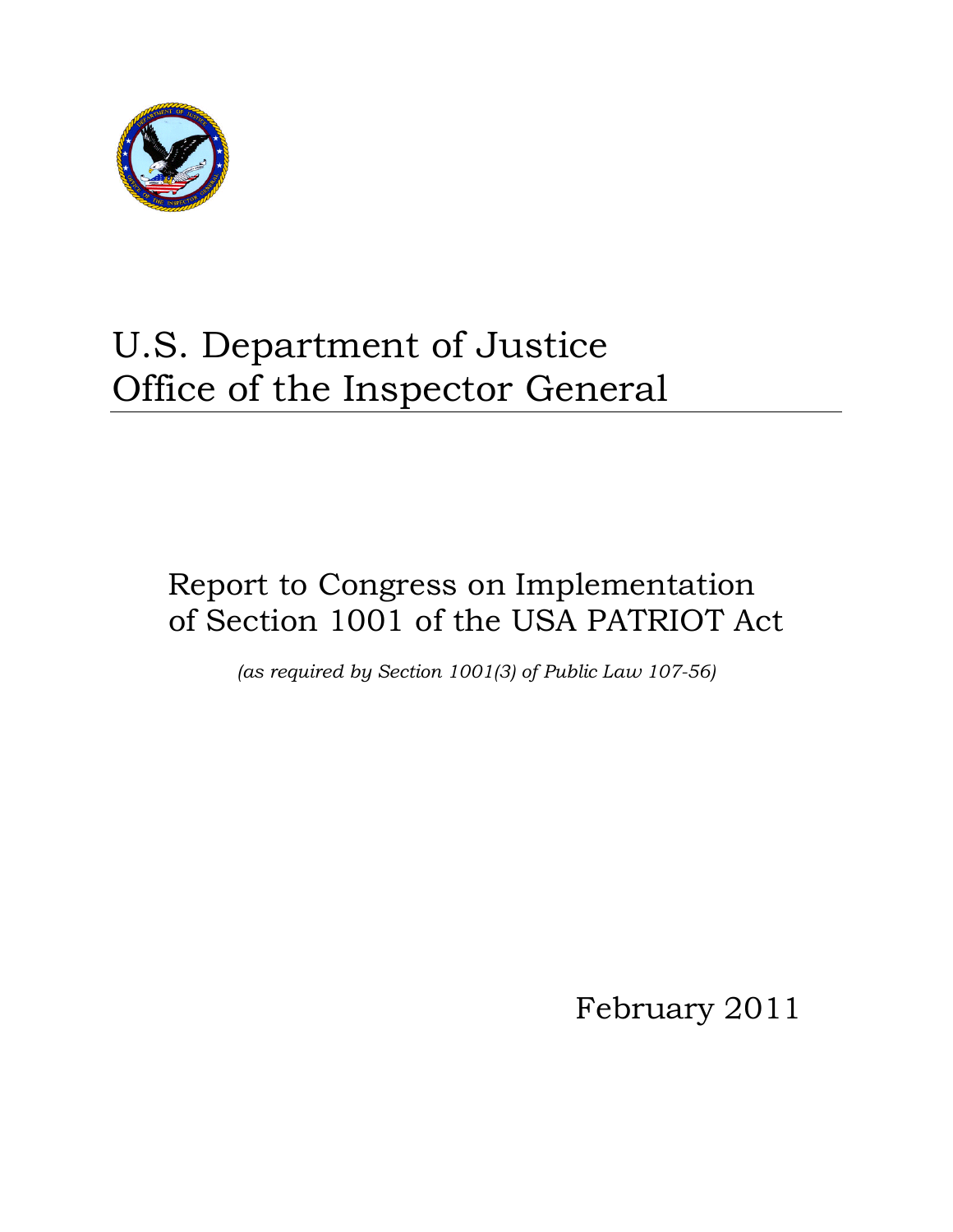Section 1001 of the USA PATRIOT Act (Patriot Act), Public Law 107-56, directs the Office of the Inspector General (OIG) of the U.S. Department of Justice (DOJ or Department) to undertake a series of actions related to claims of civil rights or civil liberties violations allegedly committed by DOJ employees. It also requires the OIG to provide semiannual reports to Congress on the implementation of the OIG's responsibilities under Section 1001. This report, the eighteenth since enactment of the legislation in October 2001, summarizes the OIG's Section 1001-related activities from July1, 2010 through December 31, 2010.

### **I. INTRODUCTION**

The OIG is an independent entity within the DOJ that reports to both the Attorney General and Congress. The OIG's mission is to investigate allegations of waste, fraud, and abuse in DOJ programs and personnel and to promote economy and efficiency in DOJ operations.

The OIG has jurisdiction to review programs and personnel in all DOJ components, including the Federal Bureau of Investigation (FBI), the Drug Enforcement Administration (DEA), the Federal Bureau of Prisons (BOP), the Bureau of Alcohol, Tobacco, Firearms and Explosives (ATF), U.S. Marshals Service (USMS), the U.S. Attorneys' Offices, and other DOJ components.<sup>[1](#page-1-0)</sup>

The OIG consists of the Immediate Office of the Inspector General and the following divisions and offices:

- **Audit Division** is responsible for independent audits of Department programs, computer systems, and financial statements.
- **Evaluation and Inspections Division** conducts program and management reviews that involve on-site inspection, statistical analysis, and other techniques to review Department programs and activities and make recommendations for improvement.
- **Investigations Division** is responsible for investigating allegations of bribery, fraud, abuse, civil rights violations, and violations of other criminal laws and administrative procedures that govern Department employees, contractors, and grantees.
- **Oversight and Review Division** blends the skills of attorneys, investigators, and program analysts to investigate or review high

<span id="page-1-0"></span> $\overline{a}$  $1$  The OIG has authority to investigate allegations of misconduct by any Department employee, except for allegations of misconduct "involving Department attorneys, investigators, or law enforcement personnel, where the allegations relate to the exercise of the authority of an attorney to investigate, litigate, or provide legal advice . . . . " See 5 U.S.C. App. 3 § 8E(b)(3).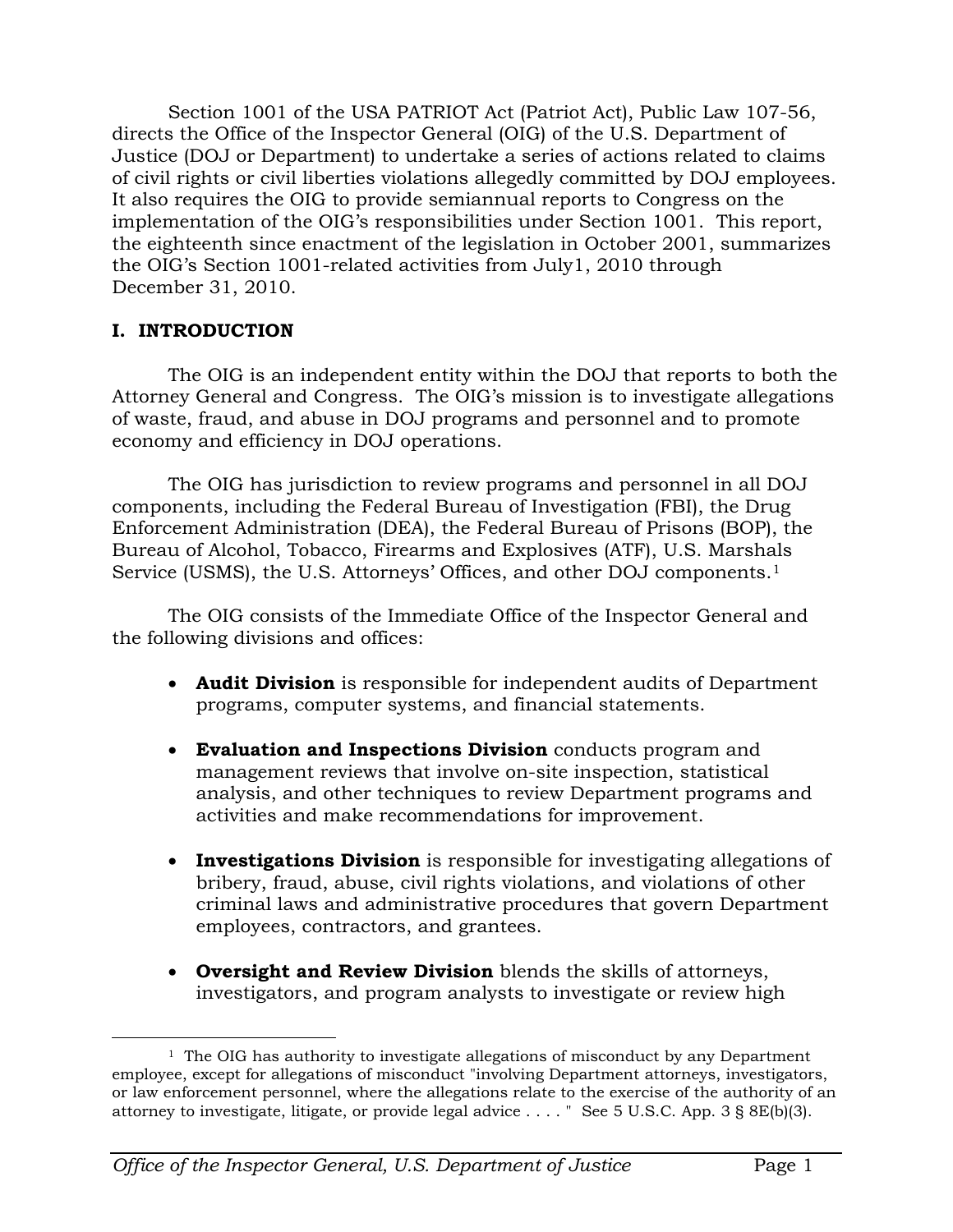profile or sensitive matters involving Department programs or employees.

- **Management and Planning Division** provides planning, budget, finance, personnel, training, procurement, automated data processing, computer network communications, and general support services for the OIG.
- **Office of General Counsel** provides legal advice to OIG management and staff. In addition, the office drafts memoranda on issues of law; prepares administrative subpoenas; represents the OIG in personnel, contractual, and legal matters; and responds to Freedom of Information Act requests.

The OIG has a staff of approximately 440 employees, about half of whom are based in Washington, D.C., while the rest work from 16 Investigations Division field and area offices and 6 Audit Division regional offices located throughout the country.

# **II. SECTION 1001 OF THE PATRIOT ACT**

Section 1001 of the Patriot Act provides the following:

The Inspector General of the Department of Justice shall designate one official who shall ―

- (1) review information and receive complaints alleging abuses of civil rights and civil liberties by employees and officials of the Department of Justice;
- (2) make public through the Internet, radio, television, and newspaper advertisements information on the responsibilities and functions of, and how to contact, the official; and
- (3) submit to the Committee on the Judiciary of the House of Representatives and the Committee on the Judiciary of the Senate on a semi-annual basis a report on the implementation of this subsection and detailing any abuses described in paragraph (1), including a description of the use of funds appropriations used to carry out this subsection.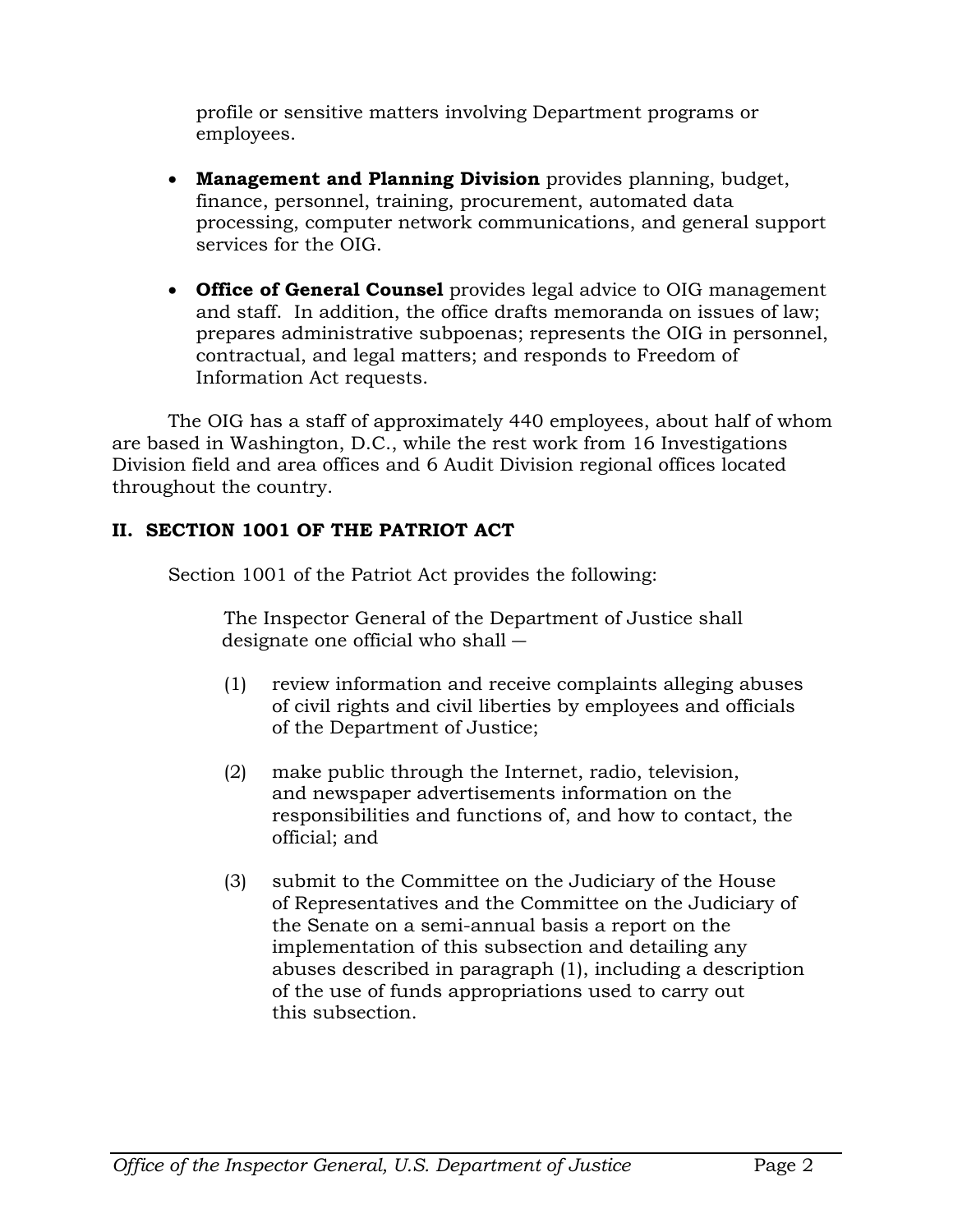#### **III. CIVIL RIGHTS AND CIVIL LIBERTIES COMPLAINTS**

*Review information and receive complaints alleging abuses of civil rights and civil liberties by employees and officials of the Department of Justice.*

The OIG's Special Operations Branch in its Investigations Division manages the OIG's investigative responsibilities outlined in Section 1001.[2](#page-3-0) The Special Agent in Charge who directs this unit is assisted by two Assistant Special Agents in Charge (ASAC), one ASAC assists on FBI matters, and a second ASAC provides support on DEA and ATF cases. In addition, five Investigative Specialists support the unit and divide their time between Section 1001 and FBI/DEA/ATF responsibilities.

The Special Operations Branch receives civil rights and civil liberties complaints via mail, e-mail, telephone, and facsimile. The complaints are reviewed by Investigative Specialists who make recommendations to the Special Agent in Charge regarding decisions concerning the dispositions. After review, each complaint alleging a violation within the investigative jurisdiction of the OIG or another federal agency is entered into an OIG database by an Investigative Specialist. The more serious civil rights and civil liberties allegations that relate to actions of DOJ employees or DOJ contractors normally are assigned to an OIG Investigations Division field office, where OIG special agents conduct investigations of criminal violations and administrative misconduct.[3](#page-3-1) Some complaints are assigned to the OIG's Oversight and Review Division for investigation.

Given the number of complaints received compared to its limited resources, the OIG does not investigate all allegations of misconduct against DOJ employees. The OIG refers many complaints involving DOJ employees to internal affairs offices in DOJ components such as the FBI Inspection Division, the DEA Office of Professional Responsibility, and the BOP Office of Internal Affairs. In certain referrals, the OIG requires the components to report the results of their investigations to the OIG. In most cases, the OIG notifies the complainant of the referral.

Many complaints received by the OIG involve matters outside our jurisdiction. The ones that identify a specific issue for investigation are forwarded to the appropriate investigative entity. For example, complaints of

<span id="page-3-0"></span> $\overline{a}$ 2 This unit also is responsible for coordinating the OIG's review of allegations of misconduct by employees in the FBI, DEA, and ATF.

<span id="page-3-1"></span><sup>3</sup> The OIG can pursue an allegation either criminally or administratively. Many OIG investigations begin with allegations of criminal activity but, as is the case for any law enforcement agency, do not end in prosecution. When this occurs, the OIG is able to continue the investigation and treat the matter as a case for potential administrative discipline. The OIG's ability to handle matters criminally or administratively helps to ensure that a matter can be pursued administratively even if a prosecutor declines to prosecute a matter criminally.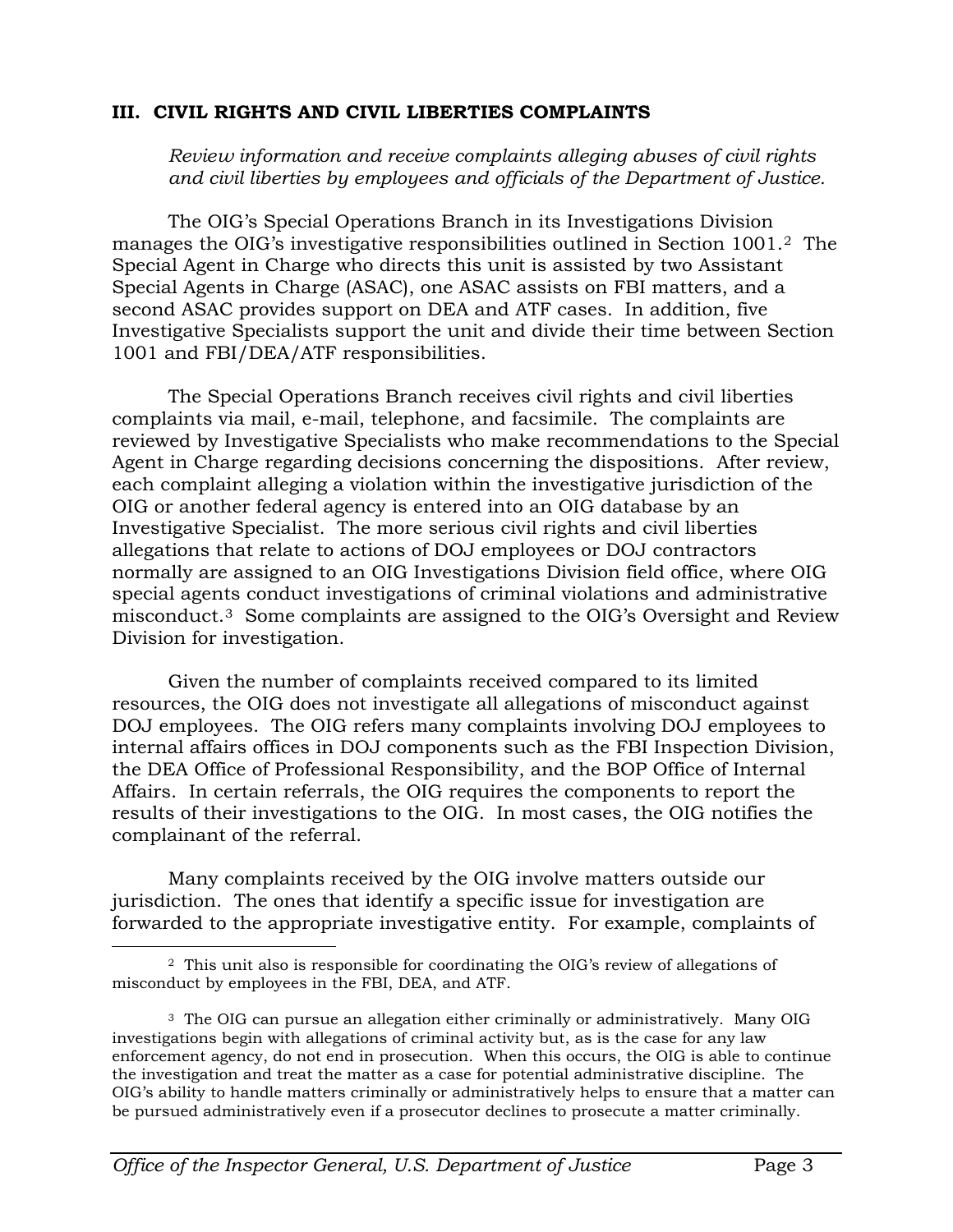mistreatment by airport security staff or by the Border Patrol are sent to the Department of Homeland Security (DHS) OIG. We also have forwarded complaints to the OIGs of the Departments of Defense, Education, and Veterans' Affairs. In addition, we have referred complainants to state Departments of Correction that have jurisdiction over the subject of the complaints. Allegations that relate to the authority of a DOJ attorney to litigate, investigate, or provide legal advice are referred to the DOJ Office of Professional Responsibility.

When an allegation received from any source involves a potential violation of federal civil rights statutes by a DOJ employee, we discuss the complaint with the DOJ Civil Rights Division for possible prosecution. In some cases, the Civil Rights Division accepts the case and requests additional investigation by either the OIG or the FBI. In other cases, the Civil Rights Division declines prosecution and either the OIG or the appropriate DOJ internal affairs office reviews the case for possible administrative misconduct. In addition, we notify the DOJ Civil Rights Division of complaints alleging violations of federal civil rights statutes by state and local law enforcement or government officials.

#### **A. Complaints Processed This Reporting Period**

From July 1, 2010, through December 31, 2010, the period covered by this report, the OIG processed **1,293** new civil rights or civil liberties complaints.[4](#page-4-0) 

Of these complaints, we concluded that **1,072** did not fall within the OIG's jurisdiction or did not warrant further investigation. The vast majority (1,030) of these complaints involved allegations against agencies or entities outside the DOJ, including other federal agencies, local governments, or private businesses. When possible, we referred those complaints to the appropriate entity or advised complainants of the entity with jurisdiction over their allegations. Some complaints (42) raised allegations that were not suitable for investigation by the OIG and could not be referred to another agency, generally because no subject or agency was identified within the complaint.

We found that **221** of the 1,293 total complaints involved DOJ employees or DOJ components and included allegations that required further review. The OIG initiated an investigation of **2** of these complaints. We determined that **203** of these complaints raised management issues that generally were not related to the OIG's Section 1001 duties, and we referred these complaints to DOJ components for appropriate handling. Examples of complaints in this

<span id="page-4-0"></span> $\overline{a}$  4 These complaints include all matters in which the complainant made any mention of a civil rights or civil liberties violation, even if the allegation was not within the OIG's jurisdiction.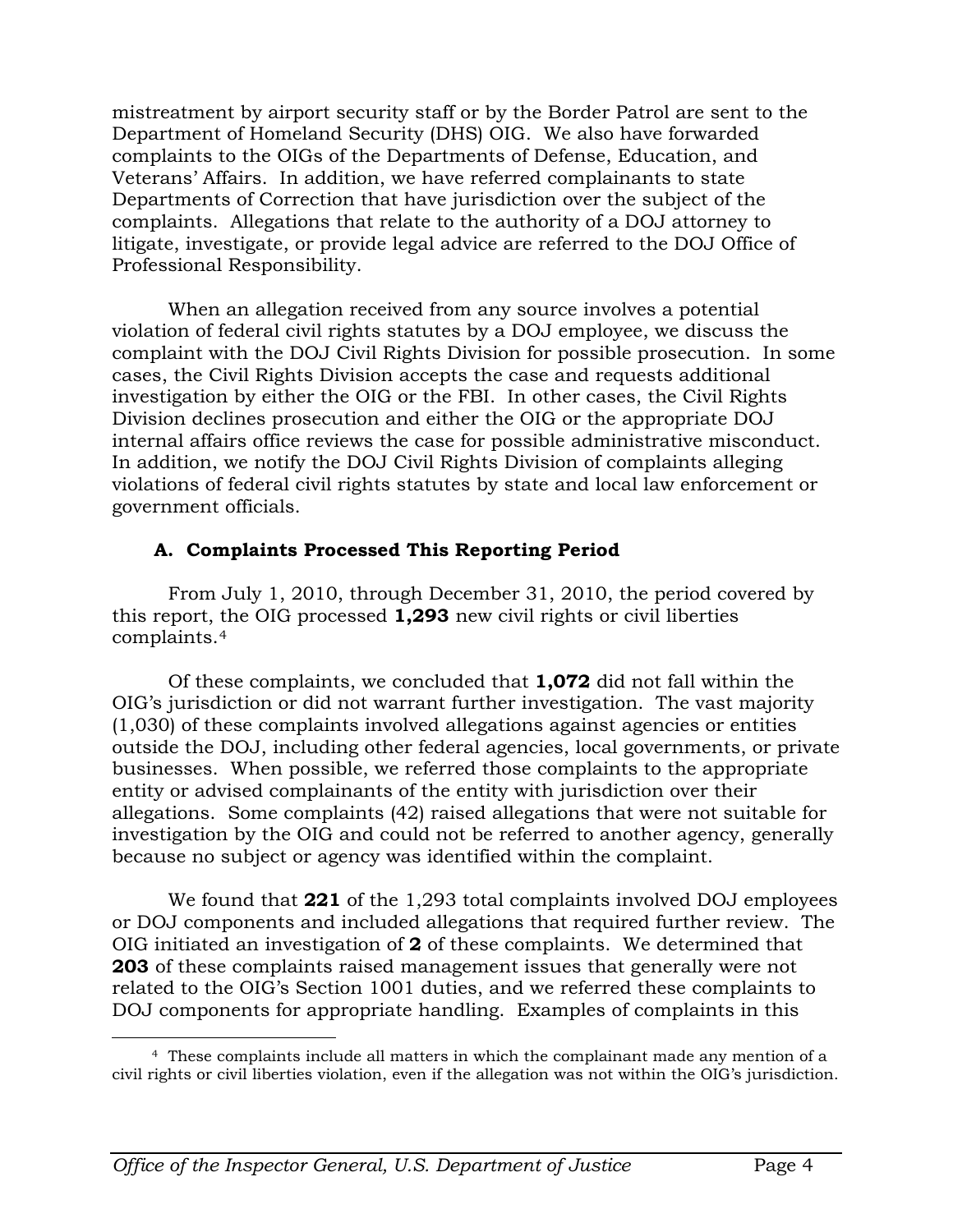category included inmates' allegations about the general conditions at federal prisons, or complaints that the FBI did not initiate an investigation into particular allegations.

The OIG identified **16** complaints as matters that we believed warranted an investigation to determine if Section 1001-related abuse occurred, and we referred these matters to the BOP for investigation. We discuss the substance of these 16 complaints in the next section of this report.

None of the complaints we processed during this reporting period specifically alleged misconduct by DOJ employees relating to use of a provision in the Patriot Act.

The following is a synopsis of the new complaints processed during this reporting period involving DOJ employees or components and that included allegations requiring further review:

| <b>Complaints processed:</b>                                     | 1,293 |
|------------------------------------------------------------------|-------|
| Unrelated complaints:                                            | 1,072 |
| Total complaints within OIG's<br>jurisdiction warranting review: | 221   |
| OIG investigation:                                               | 2     |
| <b>Management issues:</b>                                        | 203   |
| <b>Possible Section 1001 matters</b>                             |       |
| warranting investigation:                                        | 16    |

#### **B. Section 1001 Cases This Reporting Period**

#### **1. New matters**

As noted above, during this reporting period the OIG opened two new Section 1001 investigations. Additionally, the OIG referred 16 Section 1001 related complaints to the BOP for investigation.

The following is a summary of the two new matters opened by the OIG during this reporting period:

• A BOP inmate alleged that a correctional officer showed bias against him because the inmate was no longer Muslim. The inmate alleged that the correctional officer called him a "hypocrite" and a "snitch." The inmate further alleged that the same correctional officer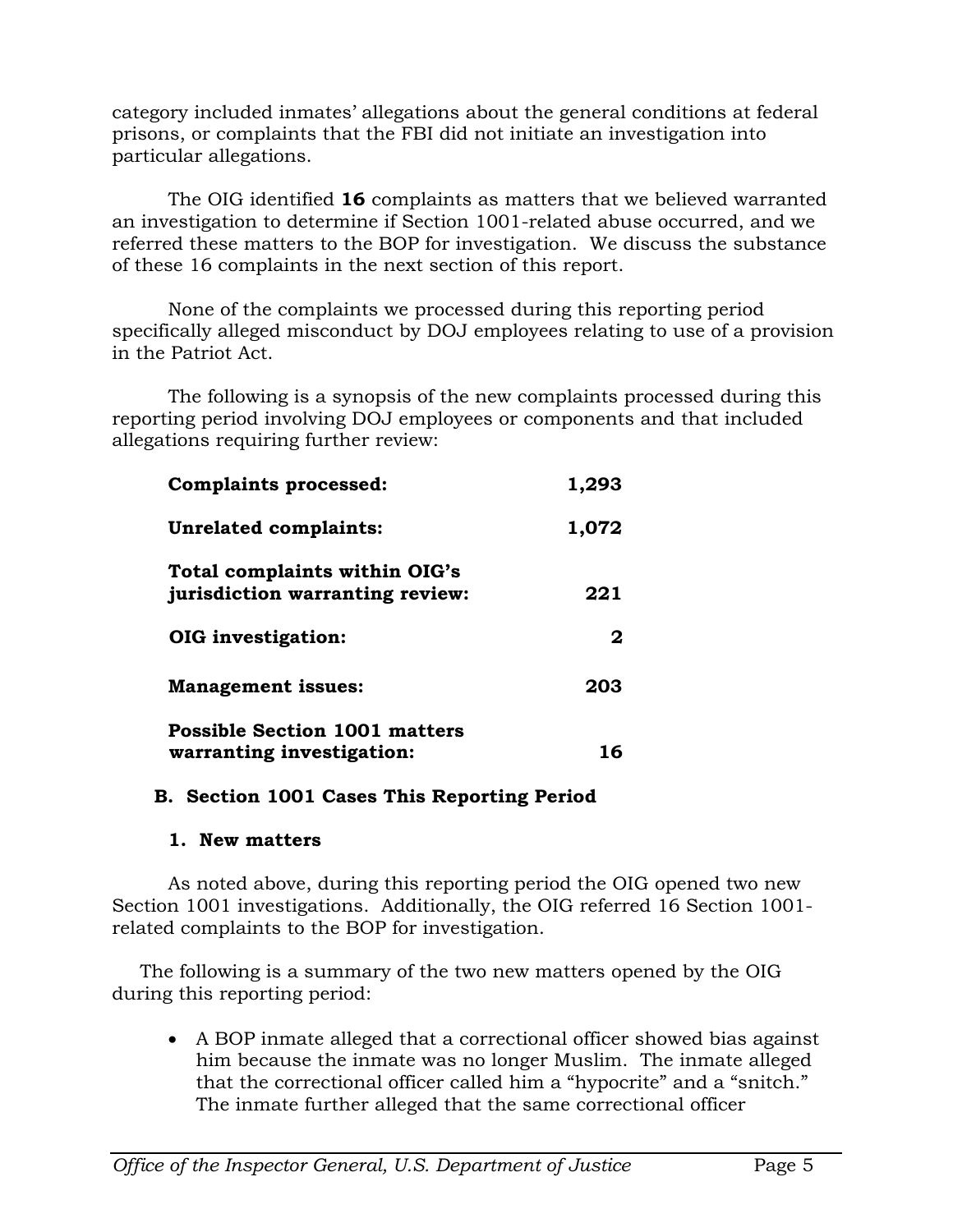threatened his life and threatened to harm his family, and that the BOP staff tampered with his property. The OIG's investigation of this matter is ongoing.

• A Muslim inmate alleged that a BOP correctional officer disposed of his Koran and personal letters in the trash, then lied in an incident report by stating that the inmate's Koran and personal letters were confiscated and given to sheriff's deputy escorts for disposition. A search of the trash by BOP officials confirmed that the Koran and letters had been thrown away and not given to the deputies as stated in the incident report. The OIG's investigation of this matter is ongoing.

The following 16 complaints were referred by the OIG to the BOP for investigation during this reporting period. The investigations of three of these matters were completed during this period and the investigations of 13 of these matters are continuing. For each of these referrals, we requested that the BOP provide the OIG with a copy of its investigative report upon completion of the investigation.

Completed investigations:

• A BOP employee alleged that another BOP employee used racial slurs when referring to individuals from Pakistan, Afghanistan, and other Middle Eastern countries. When interviewed by BOP investigators, the subject denied that he made derogatory comments or ethnic slurs about anyone of Middle Eastern descent. Several other BOP employees were interviewed and said they had never heard the subject make derogatory remarks about such individuals. The BOP determined that there was not sufficient evidence to sustain these allegations and closed its investigation; no disciplinary action was taken. In addition, the same complainant alleged that the same subject and two other BOP employees had been using a racially derogatory term in referring to black inmates. The complainant indicated that two other BOP employees had heard the same subjects using the racially derogatory terms; one of these other BOP employees corroborated the complainant, and one denied that she had heard the subjects use the racially derogatory term. The three subject BOP employees denied the complainant's allegation that they had used a derogatory term in referring to black inmates. The BOP interviewed several other BOP employees who said they had not heard the subjects use the racially derogatory term. The BOP determined that there was not sufficient evidence to sustain the allegation and closed its investigation. No disciplinary action was taken.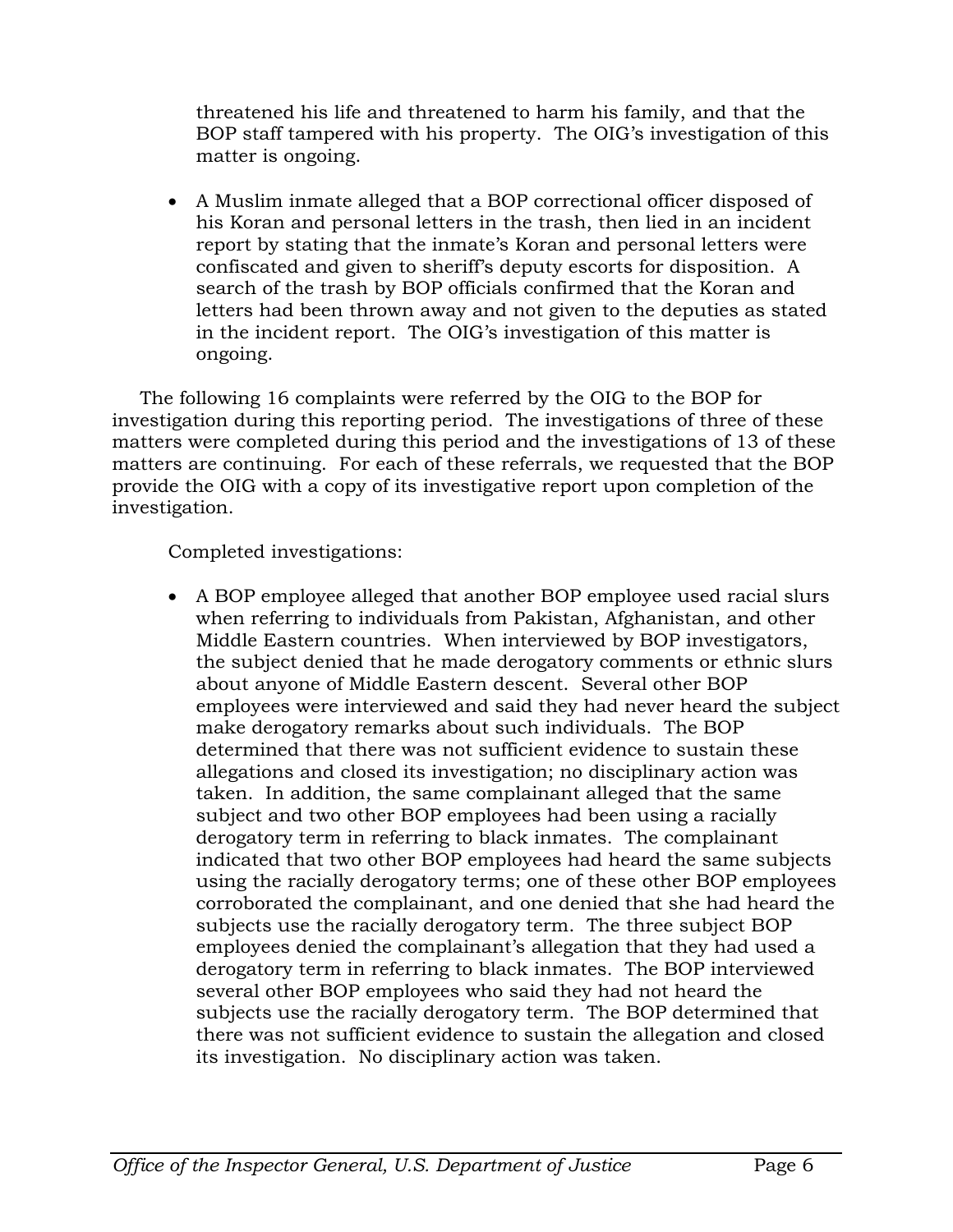- A Muslim inmate alleged that a BOP correctional officer told the inmate that he had killed hundreds of Muslims and would love to kill complainant, too. The inmate alleged that when he initially tried to report the correctional officer's alleged statements, he was threatened by another correctional officer. The BOP interviewed the correctional officers and both denied complainant's allegations. Two other BOP employees were interviewed and said they had not heard either subject make threatening or derogatory comments to the inmate. The BOP determined that there was not sufficient evidence to substantiate the allegations and closed its investigation.
- A BOP employee reported receiving a racially inflammatory e-mail from another BOP employee. BOP determined that one employee had received the e-mail from another employee and forwarded it to several staff, including the complainant. Both BOP employees admitted to sending the offending e-mail and acknowledged that the racially inflammatory statement in the message was inappropriate for the workplace. Disciplinary action is pending.

Continuing investigations:

- A Muslim inmate alleged that during a Muslim holiday meal, a BOP correctional officer shouted at the Muslim inmate in a "caustic tone" to intentionally disturb the holiday meal. The inmate alleged that this correctional officer often interrupted and harassed Muslim inmates as they worshipped and celebrated their faith. The inmate further alleged that the inmates have requested that BOP transfer this correctional officer. According to the inmate, the BOP allows the correctional officer to continue the harassment and intimidation of Muslim inmates in their religious activities.
- A Muslim inmate alleged that several Muslim inmates were issued incident reports by BOP correctional officers for participating in an unauthorized prayer meeting. The inmate alleged further that the incident reports were expunged when videotape showed that the alleged misconduct was fabricated. The complainant alleged that approximately one month later, he was issued another incident report by one of the correctional officers involved in making the prior fabricated report. The complainant alleged that this second incident report also contained fabricated information.
- A Muslim inmate alleged that he was fired from his job at the BOP commissary without explanation. The inmate submitted an administrative remedy request and was informed that he was fired because he allegedly abused prison rules relating to the use of the commissary. The complainant stated that the allegation against him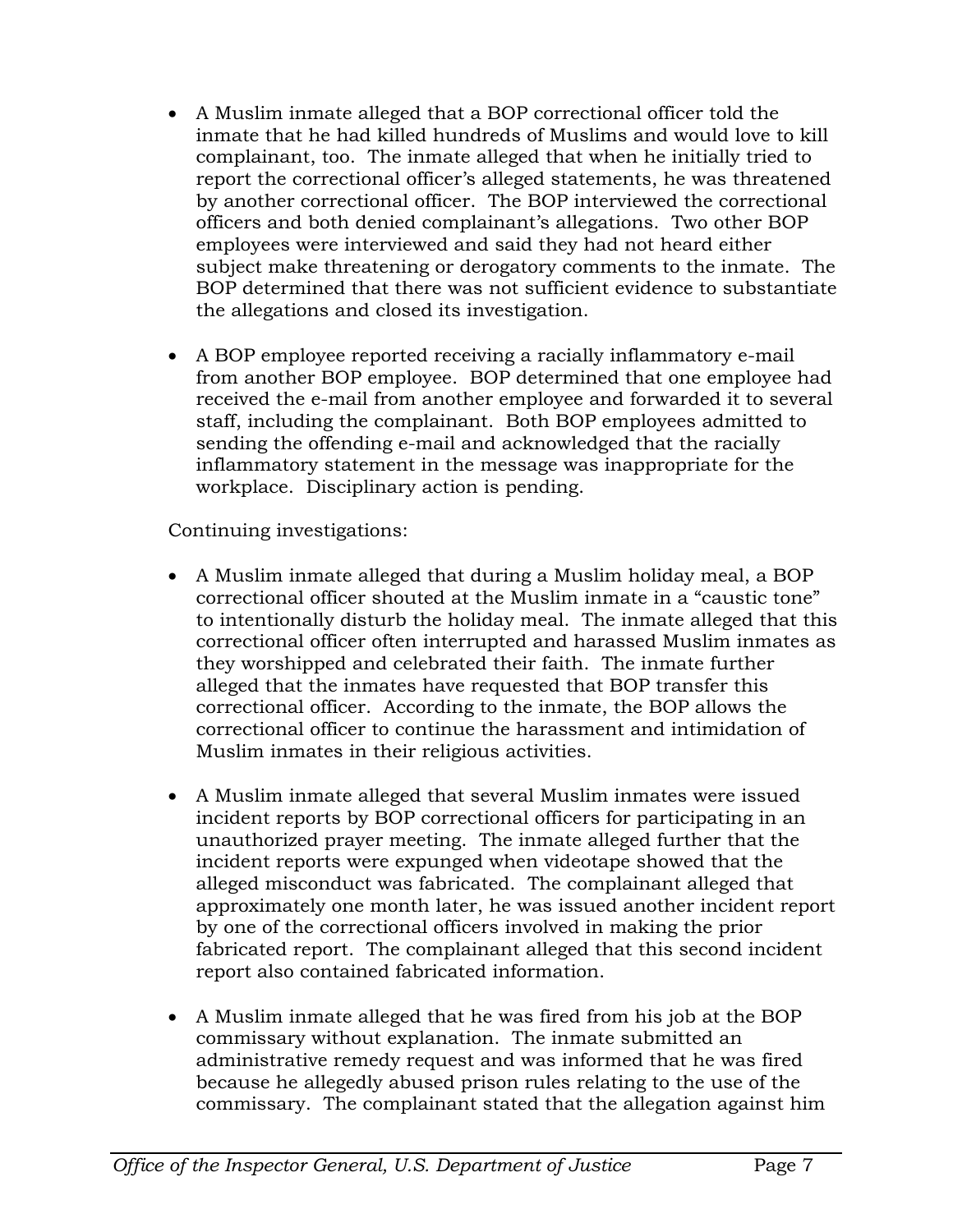was false and was a pretext for discrimination against him because he is Muslim.

- A Muslim inmate alleged that a BOP staff member touched him inappropriately during pat searches. The Muslim inmate also alleged that his assigned correctional counselor has jeopardized his safety by disclosing to other inmates that he is a convicted sex offender. Further, the inmate alleged that he was denied his right to keep religious property and practice his Islamic faith.
- A Muslim inmate alleged that two BOP chaplains discriminated against Muslim inmates by restricting the Muslim community's religious services and not offering Muslims the same programs offered to Christian inmates.
- A Muslim inmate alleged that a BOP chaplain locked Muslim inmates in a room for prayers because he did not like them standing in the hallway outside his office. The complainant also alleged that the chaplain told other inmates that the Muslims love to read their Koran, but they always want to blow up something.
- A Muslim inmate alleged that the BOP chaplain who oversaw religious services at a BOP facility openly showed his "dislike, hatred, and discrimination" toward Muslim inmates, and that the chaplain's actions were being ignored by BOP officials.
- A Muslim inmate alleged that a BOP cook supervisor prevented Muslim inmates from observing the Muslim ceremonial meal, *Eid Fitrah*, because she would not allow the inmates to take food from the dining hall to their housing units. The inmate further alleged that the cook supervisor falsely accused him of inciting a riot.
- A Muslim inmate alleged that a BOP correctional officer sprayed him with chemical agents even though he knew the inmate suffered from chronic asthma. The inmate also alleged that he was restrained by his ankles and hands, and left in an empty room without a toilet, sink, shower, bed, food, or water for two days. Further, the inmate alleged that a BOP correctional officer told him he hated Muslims, forbade him from practicing his religion, and told him if he was hungry that he had a pork chop sandwich for him. A BOP incident report indicated that the inmate refused to submit to restraints, and a team was required to extract the inmate from his cell. The inmate was medically assessed in the holding cell and received new clothing.
- A Muslim inmate alleged that a BOP correctional officer deliberately mocked the Islamic prayer in a loud voice to provoke Muslim inmates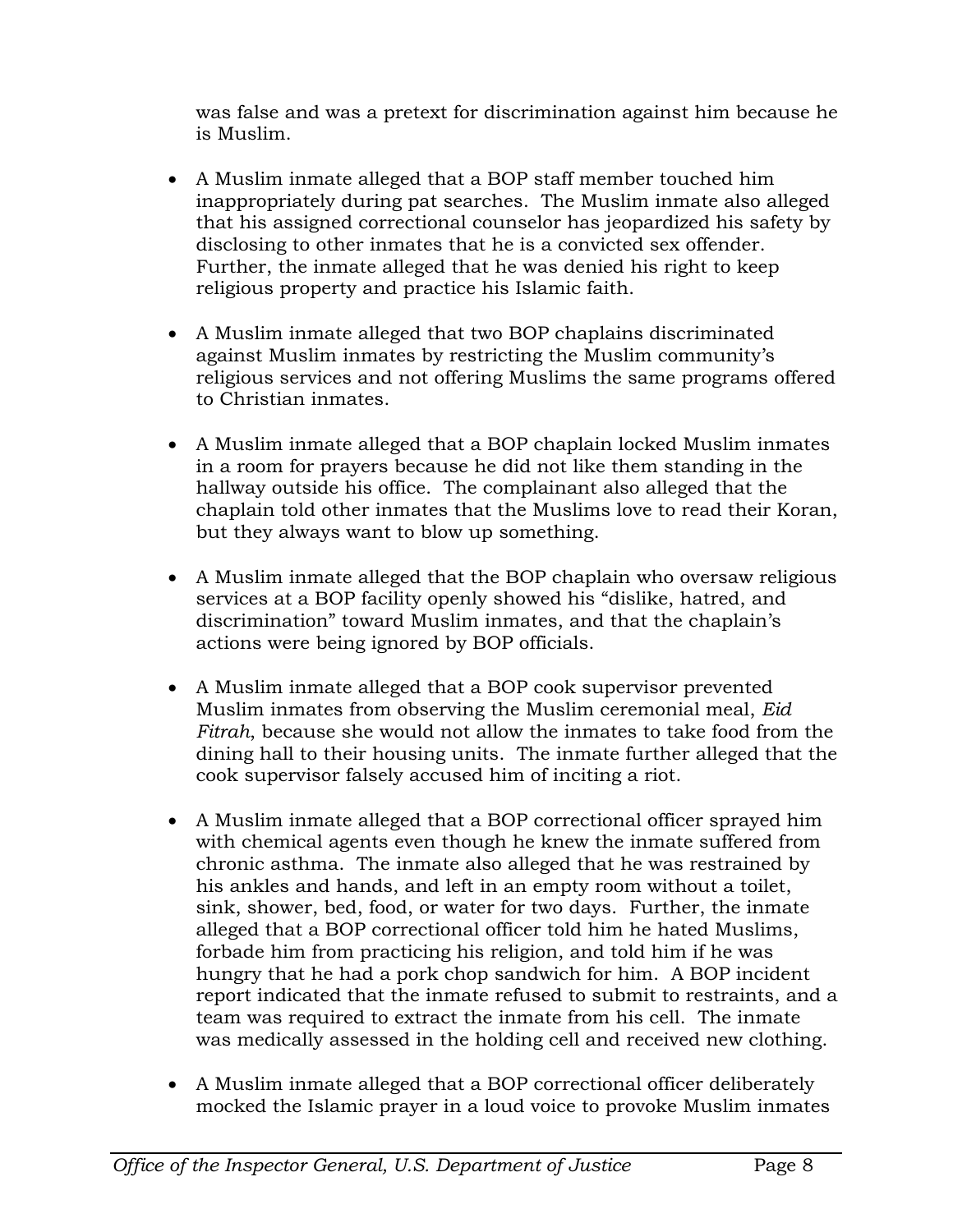and show disrespect for their faith. The inmate also alleged that the correctional officer repeatedly made racially biased and other inappropriate comments about Muslims.

- A Muslim inmate alleged that during Ramadan, BOP staff poisoned his and other Muslim inmates' food. The inmate alleged that he experienced stomach pain and vomiting as a result of the food poisoning, but did not receive adequate medical care.
- A Muslim inmate alleged that a BOP correctional officer discriminated against him because of his religious beliefs by spitting in his food and denying him recreation time. The inmate alleged that the correctional officer told another that he despised all Muslims. The inmate alleged that he reported the alleged discrimination within the facility, but no action was taken.
- A Muslim inmate alleged that he was physically and mentally tortured for no reason, was provided meals containing pork products contrary to his religious diet, and was placed in the Special Housing Unit (SHU) for no reason.

## **2. Continuing OIG investigations and cases referred to BOP during previous reporting periods that the OIG continues to monitor**

The following is a summary of two ongoing OIG investigations that were opened during a prior reporting period:

- The OIG is investigating a Muslim inmate's allegations that two BOP staff members told him that they and others hated him because he is Arab and Muslim, and that they made crude statements to him relating to his religious articles. The inmate alleged further that BOP correctional officers directed other inmates to attack him and that he did not receive timely medical treatment for injuries resulting from the assault. In addition, the inmate alleged that several prison officials threatened him in an effort to force him to withdraw these complaints. Other allegations made by the inmate include that his mail was withheld from him and that he was denied a transfer to another facility.
- A Muslim inmate alleged that he had been assaulted by BOP and USMS staff during his transfer of custody. The inmate alleged that a BOP employee removed his *kufi* from his head in a "violent manner" while he was being taken out of a transport van. The inmate further alleged that the BOP employee pushed him causing him to fall to the ground, and the BOP and USMS employees then dragged him on the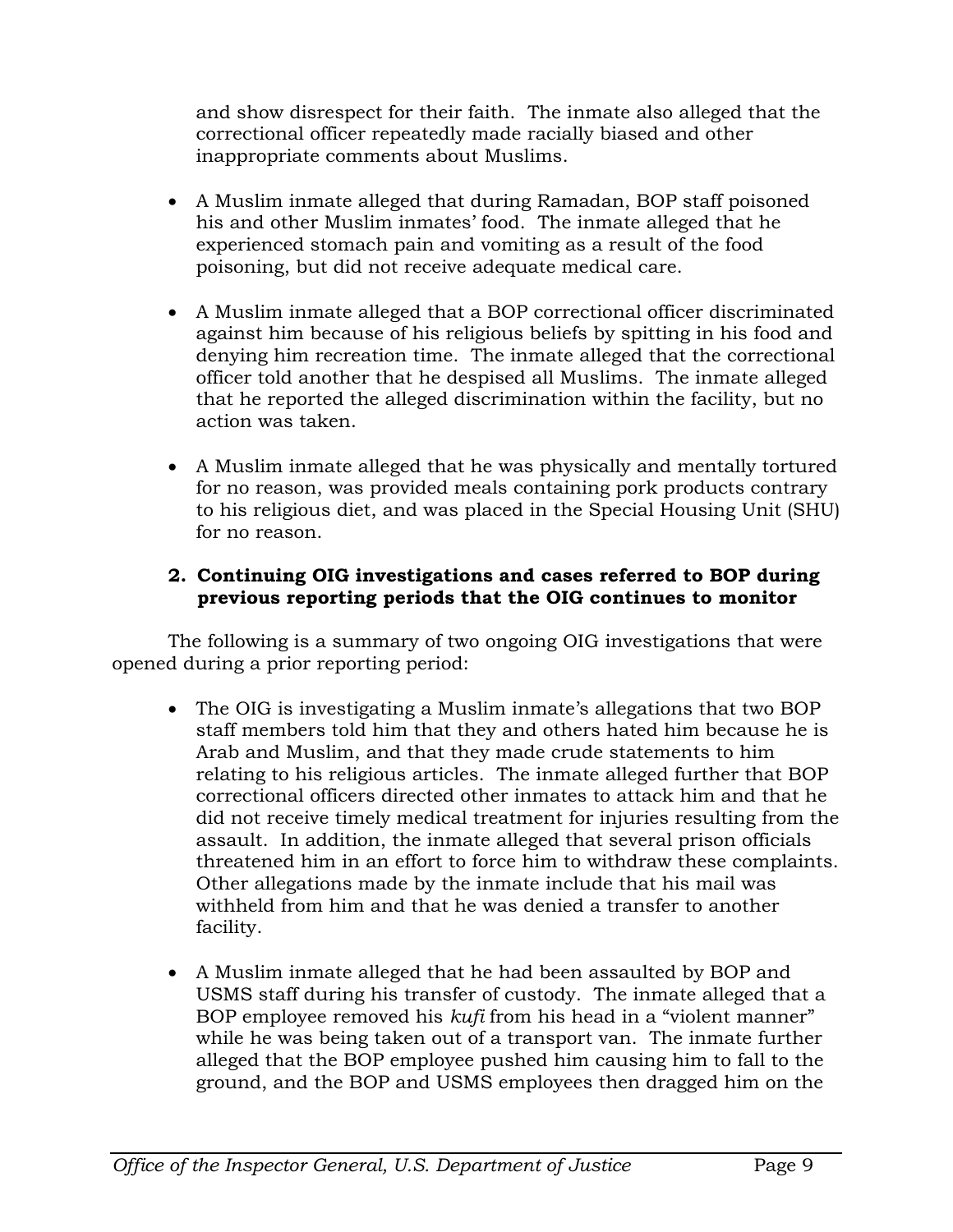ground while he was shackled. A medical assessment of the inmate found abrasions to his head, left shoulder, knees, and ankles.

The OIG referred the following three complaints to the BOP for investigation during a prior reporting period. The investigations of these three matters continue. For each of these referrals, we requested that the BOP provide the OIG with a copy of its investigative report upon completion of the investigation.

- A Muslim inmate alleged that a BOP chaplain attempted to deny Sunni Muslim inmates the right to pray in the prison chapel, issued a memorandum stating when Sunni Muslim inmates could pray, repeatedly showed her dislike of Sunni Muslim inmates, and used her official position to oppress Sunni Muslim inmates.
- A BOP employee alleged that an inmate told him that BOP staff directed him to stop helping Islamic inmates, "because we don't help terrorists."
- An inmate who is originally from Pakistan alleged that he had been discriminated against by BOP employees because of his race and religion. The inmate alleged that he has been transferred several times and unfairly placed in the SHU, where he was harassed by correctional officers, did not receive timely medical treatment, had his legal documents confiscated, and was forced to sleep on dirty bed linens.

#### **3. Previously opened investigations that were closed during this reporting period**

The BOP completed investigations of five Section 1001-related matters during this reporting period that had been referred by the OIG in prior periods. For each of these referrals, we requested that the BOP provide the OIG with a copy of its investigative report.

• A Muslim inmate alleged that a BOP chaplain denied him and a visitor access to religious meals and prevented Muslims from obeying Islamic injunctions by forcing them to throw away food on a holy day. The inmate also alleged that the chaplain gave preferential treatment to Jews and Christians. BOP interviewed the chaplain who stated that at the time of the incident, the inmate was not registered as Muslim, and neither he nor a visitor could attend the meal as guests because under regulations at the facility, the only guests allowed were the inmate assigned to take photos and a pre-cleared volunteer of the Muslim faith. The chaplain stated that he treated inmates of all religious faiths the same. One inmate interviewed by the BOP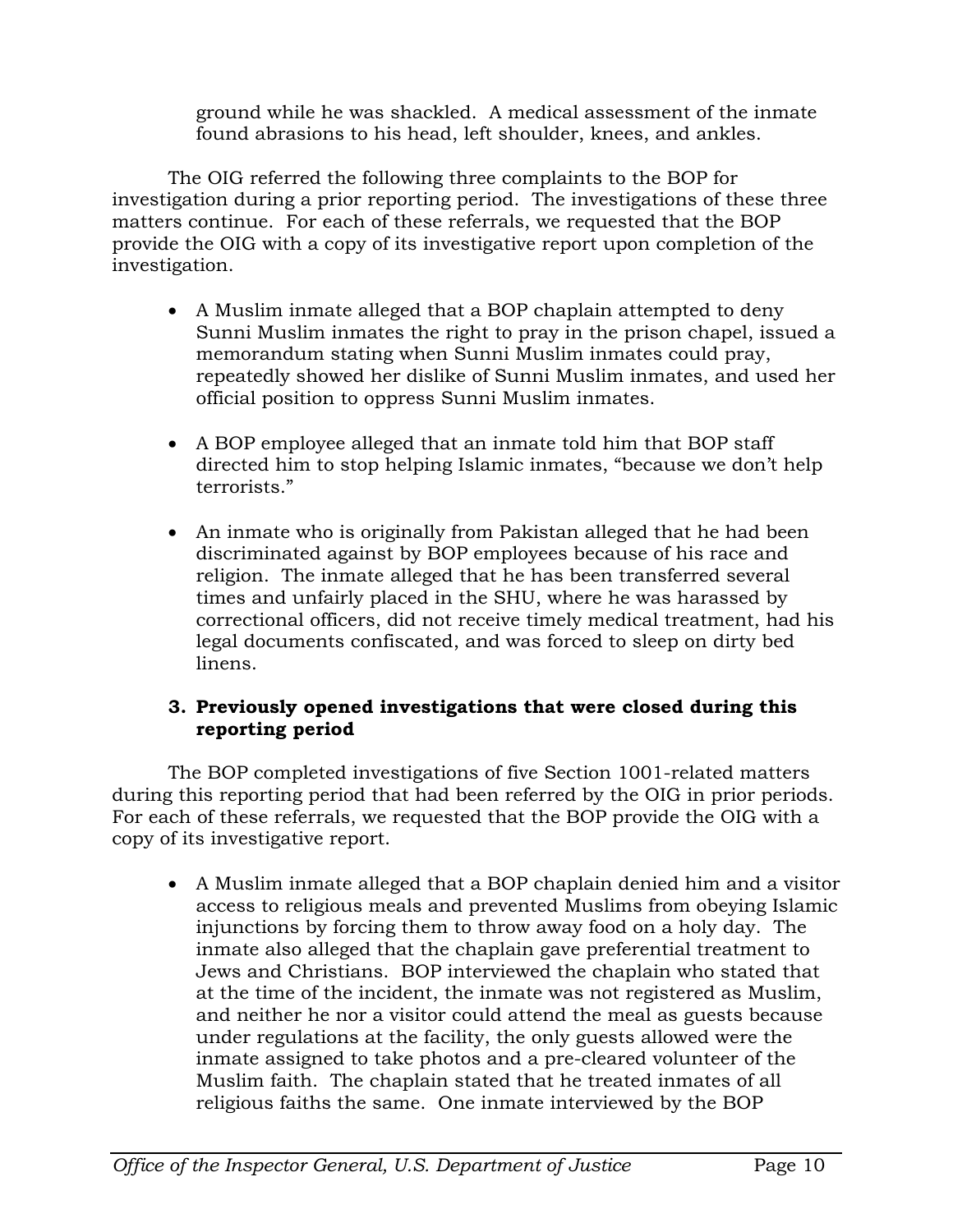acknowledged that he was not on the list for the meal and stated that he did not think the chaplain discriminated against him or the Muslim inmate population. The BOP concluded that complainant's allegations were unsubstantiated.

- A Muslim inmate alleged that two BOP chaplains exhibited a pattern of incompetence and bias when dealing with Muslim inmates and Islamic issues. The inmate alleged that the chaplains issued memoranda restricting the duration and location of daily Muslim prayers, and the size of prayer groups. The inmate also alleged that BOP staff monitored Muslim religious services and classes in a restrictive manner. BOP's investigation did not develop evidence that the chaplains acted inappropriately toward the Muslim inmate population. Unrelated to these allegations, one of the chaplains, stated that he was upset by an anonymous note that accused him of using intimidation and threats when dealing with inmates. The chaplain said that he posted a reply that stated, "Come see the abusive intimidating chaplain. For your viewing pleasure, left anonymously, Full of Drama." Disciplinary action is pending against this chaplain as the BOP characterized the posting of the note and its comments as unprofessional conduct.
- A Muslim inmate alleged that a BOP correctional officer ordered him to remove his religious headwear when he entered the food service area. The inmate said that when he told the correctional officer that policy permitted him to wear the religious headwear in the food service area, the correctional officer ordered that the inmate be taken to the SHU. The inmate also alleged that when he was released from the SHU later that day, he was taken to the correctional officer's office, where the correctional officer "assaulted" him with profanity. The inmate further alleged that the correctional officer lied on an official record in response to the inmate's complaint. The BOP interviewed the correctional officer, and he denied that he used profanity. The correctional officer stated that he had instructed the inmate to remove unauthorized headgear, but the inmate refused his order and was escorted to the SHU. The inmate was released from the SHU later that evening, and the unauthorized headgear was confiscated. The BOP concluded there was not sufficient evidence to substantiate the allegations.
- A Muslim inmate alleged that a BOP staff member removed personal items from his display board and threw them away. According to the complainant, when the inmate questioned the correctional officer about the items, the correctional officer told him that they were gone. The inmate reported the matter to a Unit Manager, and he was told that nothing could be done. The Unit Manager told BOP investigators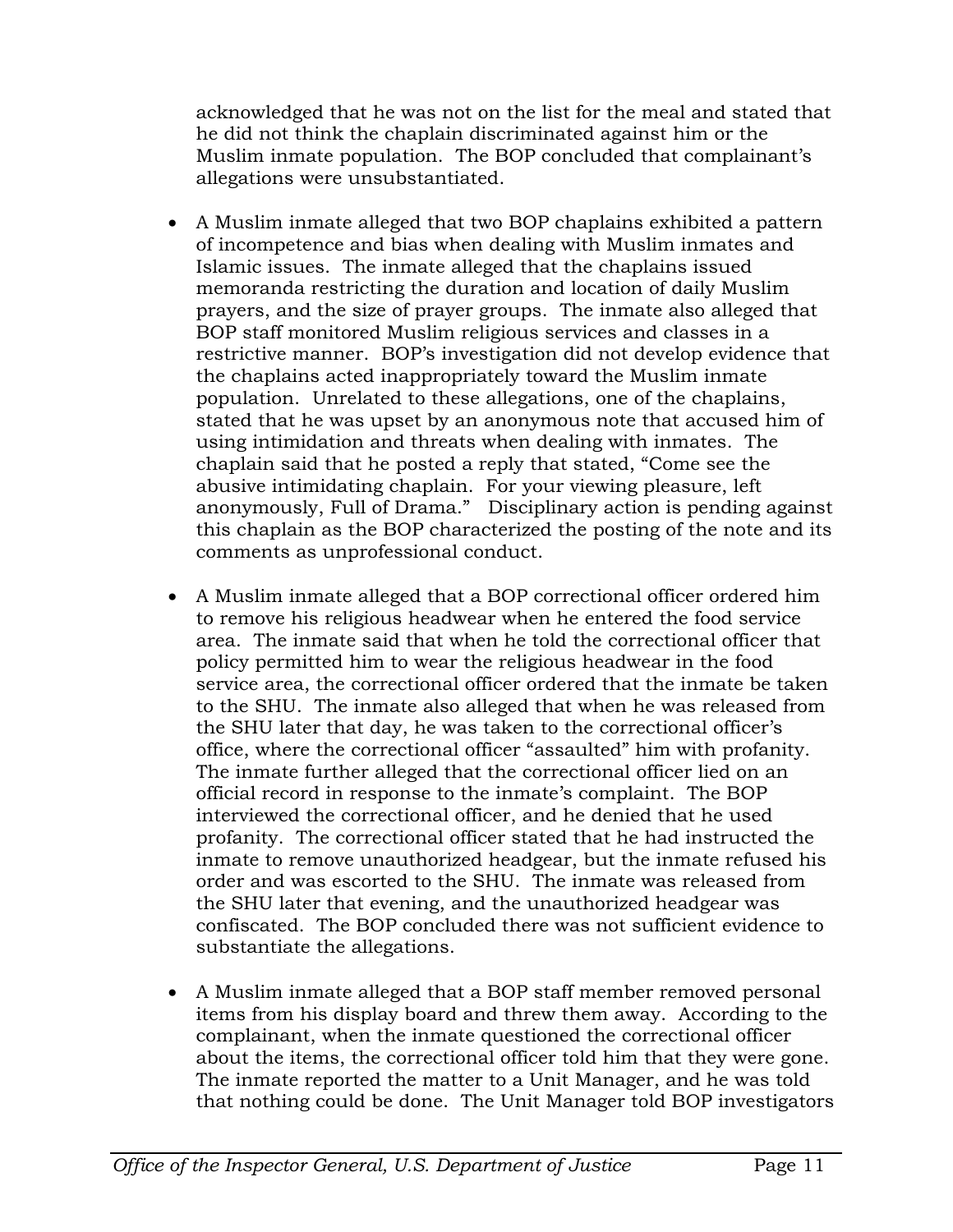that he approved removal of the religious items from the inmate's bulletin board and said he explained to the inmate that he was not authorized to keep religious items on his display board. The correctional officer told investigators that he recalled inspecting unit cells and removing unauthorized items from inmates' display boards, but stated that he never removed items from the cells. Complainant was unable to identify to BOP investigators or any inmate witnesses to substantiate his allegations, and no evidence was found that showed abuse of the inmate's property or retaliation against the inmate on religious or other grounds. The BOP concluded there was not sufficient evidence to substantiate the allegations.

• An inmate alleged that when he asked the BOP facility's chaplain to order religious materials for the Muslim community, the chaplain told him that there was no money in the budget for such items. The inmate alleged that when he sent an e-mail to the associate warden requesting a copy of the religious services budget, he was accused of sending a threatening e-mail and advised that he could be placed in solitary confinement or transferred to a different facility for sending such a message. When interviewed by BOP investigators, the associate warden and chaplain denied the allegations. The chaplain stated that the inmate was not told that there were insufficient funds to purchase Muslim religious materials. The associate warden denied making any statement about solitary confinement or being transferred. The chaplain said that the inmate may have been told that the requested items could not be purchased until the beginning of the new fiscal year. The chaplain stated that when he received the new budget, he was able to purchase some of the items requested by Muslim inmates. The inmate acknowledged that the facility's religious services department eventually purchased some of the items he requested. The BOP concluded there was not sufficient evidence to substantiate the allegations.

#### **IV. OTHER ACTIVITIES RELATED TO POTENTIAL CIVIL RIGHTS AND CIVIL LIBERTIES ISSUES**

The OIG conducts other reviews that go beyond the explicit requirements of Section 1001 in order to implement more fully its civil rights and civil liberties oversight responsibilities. The OIG has completed or is conducting several such reviews that relate to the OIG's duties under Section 1001. These reviews are discussed in this section of the report.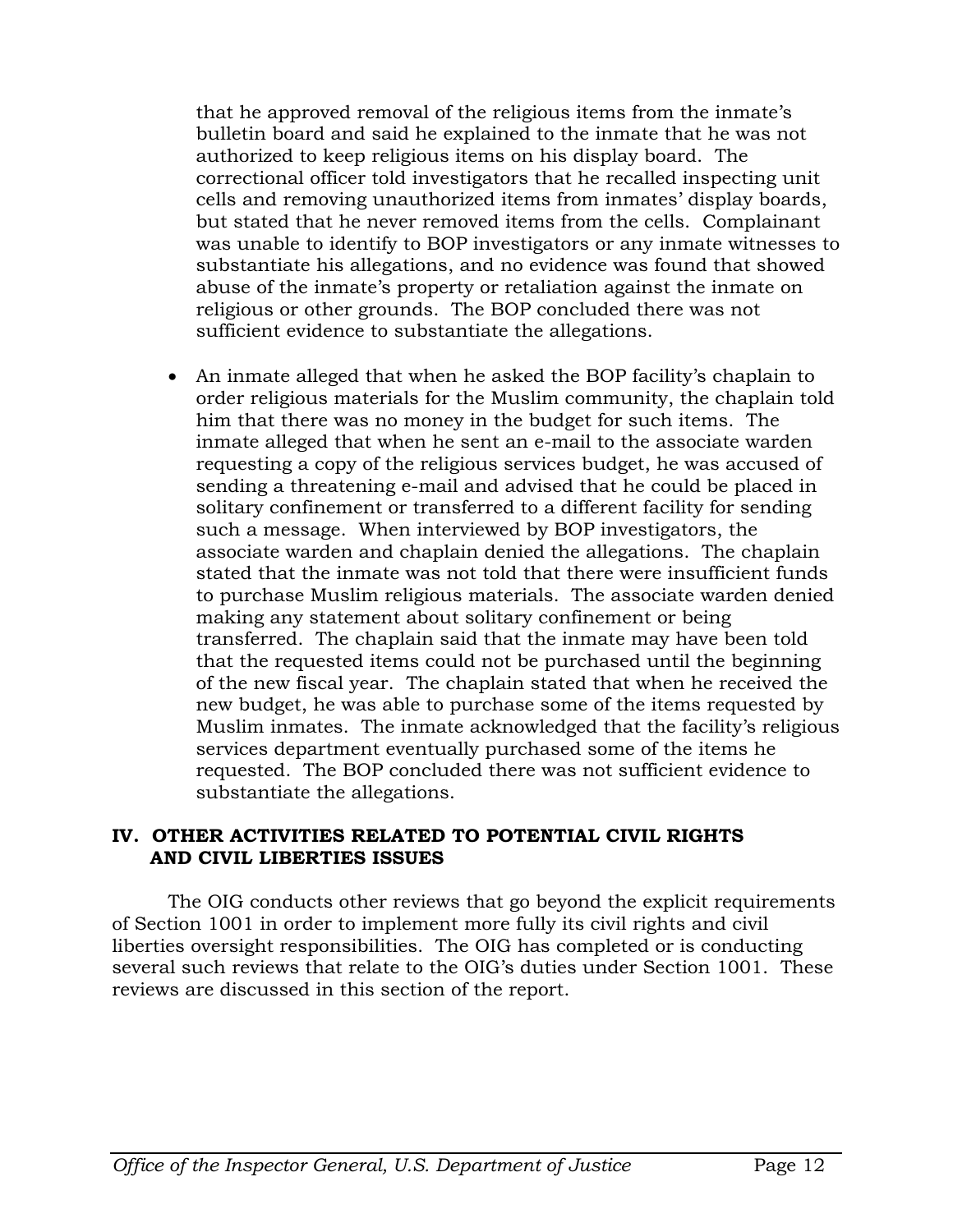#### **A. Review of the FBI's Investigation of Certain Domestic Advocacy Groups**

In September 2010, the OIG issued a report examining the FBI's investigative activity relating to five domestic advocacy groups and one individual. The OIG initiated this review in response to congressional inquiries that raised concerns over whether the FBI had improperly targeted domestic advocacy groups for investigation based upon their exercise of First Amendment rights. The OIG review examined FBI investigative activity between 2001 and 2006 related to: (1) the Thomas Merton Center (a "peace and social justice center" in Pittsburgh); (2) People for the Ethical Treatment of Animals (PETA); (3) Greenpeace USA; (4) The Catholic Worker (a pacifist organization with numerous local chapters); and (5) Glen Milner, an individual described as a Quaker peace activist.

The OIG review did not find that the FBI had targeted any of the groups for investigation on the basis of their First Amendment activities. However, we concluded that the predication for opening some of the investigations of individuals affiliated with the groups was factually weak, and in several cases, there was little indication of any possible federal crimes (as opposed to state crimes). In some cases, the FBI extended the duration of investigations involving advocacy groups or their members without adequate basis, and in a few instances, the FBI improperly retained information about the groups in its files. The FBI also classified some investigations relating to nonviolent civil disobedience under its "Acts of Terrorism" classification, which resulted in the watchlisting of subjects during the investigation.

In addition, in the course of our investigation, the OIG found that because of inaccurate information provided to the FBI Director regarding the circumstances of the FBI's surveillance of an anti-war rally in Pittsburgh in 2002, the Director unintentionally provided inaccurate testimony to Congress in May 2006. The Director, in reliance on the information provided to him by FBI personnel, testified that certain persons of interest in international terrorism matters were expected to be present at the rally, when in fact this was not the case.

The OIG report contained six recommendations, including that the FBI should specify the potential violation of a specific federal criminal statute as part of documenting the basis for opening a preliminary or full investigation in cases involving investigation of advocacy groups or their members for activities connected to the exercise of their First Amendment rights, and that the Department and the FBI should provide further guidance on whether or not cases involving First Amendment issues should be classified as "Acts of Terrorism" matters. The FBI concurred with these recommendations.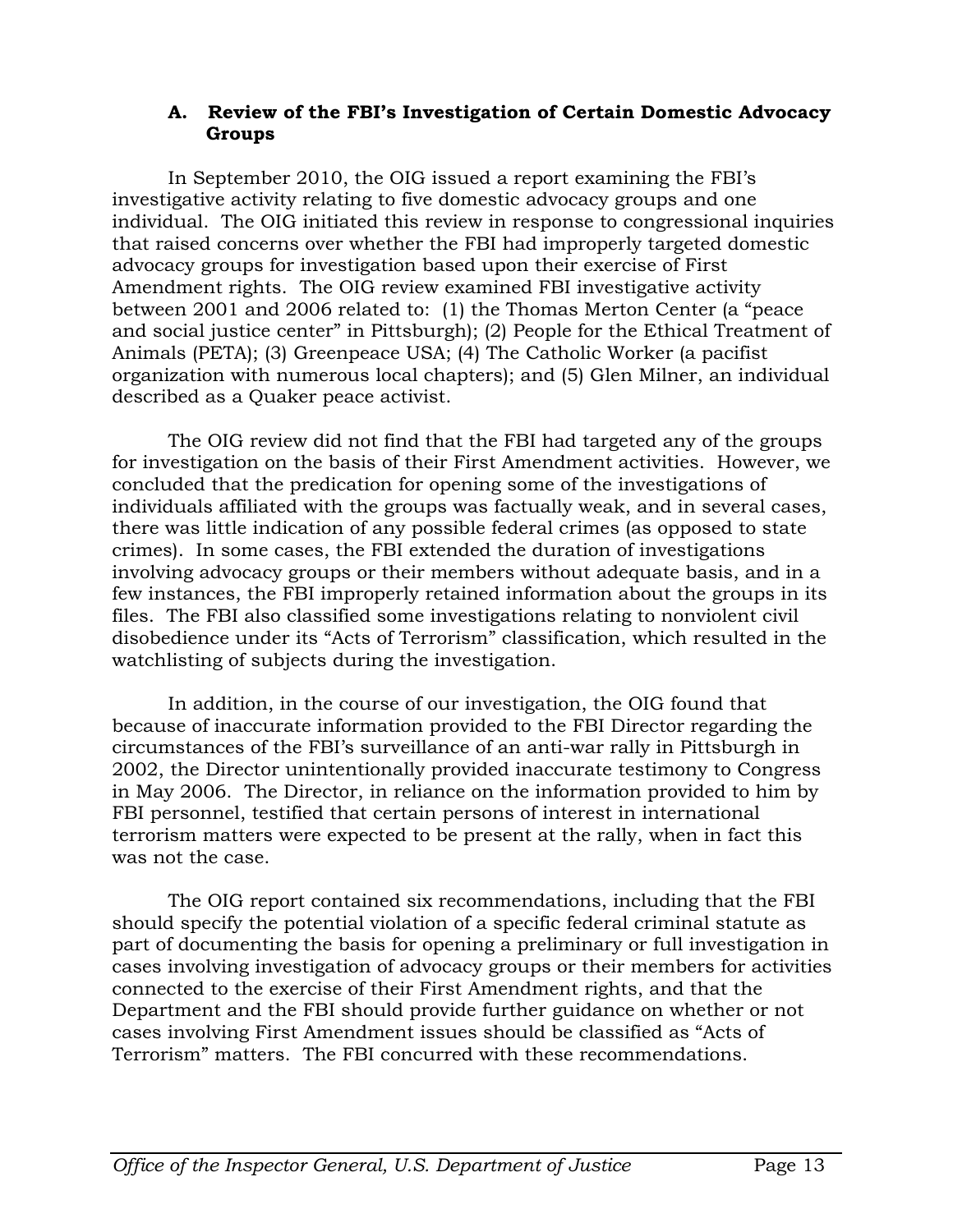#### **B. Review of the FBI's Activities Under Section 702 of the** *Foreign Intelligence Surveillance Act Amendments Act of 2008*

Section 702 of the *Foreign Intelligence Surveillance Act (FISA) Amendments Act of 2008* (Act) authorizes targeting non-U.S. persons reasonably believed to be outside the United States to acquire foreign intelligence information. As required by the Act, the OIG is examining the number of disseminated FBI intelligence reports containing a reference to a U.S. person identity, the number of U.S. person identities subsequently disseminated in response to requests for identities not referred to by name or title in the original reporting, the number of targets later determined to be located in the United States, and whether communications of such targets were reviewed. In addition, the OIG is reviewing the FBI's compliance with the targeting and minimization procedures required under the Act.

# **C. Review of the Department's Use of Material Witness Warrants**

The OIG is reviewing the Department's use of the material witness warrant statute, 18 U.S.C. 3144. Pursuant to the OIG's responsibility under Section 1001 of the Patriot Act, the review is addressing allegations of civil rights and civil liberties abuses in the Department's post-9/11 use of the statute in the national security context. The review is also examining the Department's controls over the use of material witness warrants, trends in the use of material witness warrants over time, and the Department's treatment of material witnesses in national security cases, including issues such as length of detention, conditions of confinement, and access to counsel.

#### **D. Review of the FBI's Use of National Security Letters and Section 215 Orders from 2007 through 2009**

The OIG is again examining the FBI's use of national security letters (NSLs) and Section 215 orders for business records. Among other issues, our review is assessing the FBI's progress in responding to the OIG's recommendations in prior OIG reports that examined the FBI's use of these authorities. Our review will also evaluate the automated system the FBI implemented to generate and track NSLs in response to the deficiencies identified in our prior reports, the number of NSLs issued and 215 applications filed by the FBI from 2007 through 2009, and any improper or illegal uses of these authorities. In addition, the review is examining the FBI's use of its pen register, and trap and trace authority under FISA.

#### **E. Audit of the FBI's Management of Terrorist Watchlist Nominations and Encounters with Watchlisted Subjects**

The OIG is conducting another audit of the FBI's management of terrorist watchlist nominations and encounters with watchlisted subjects.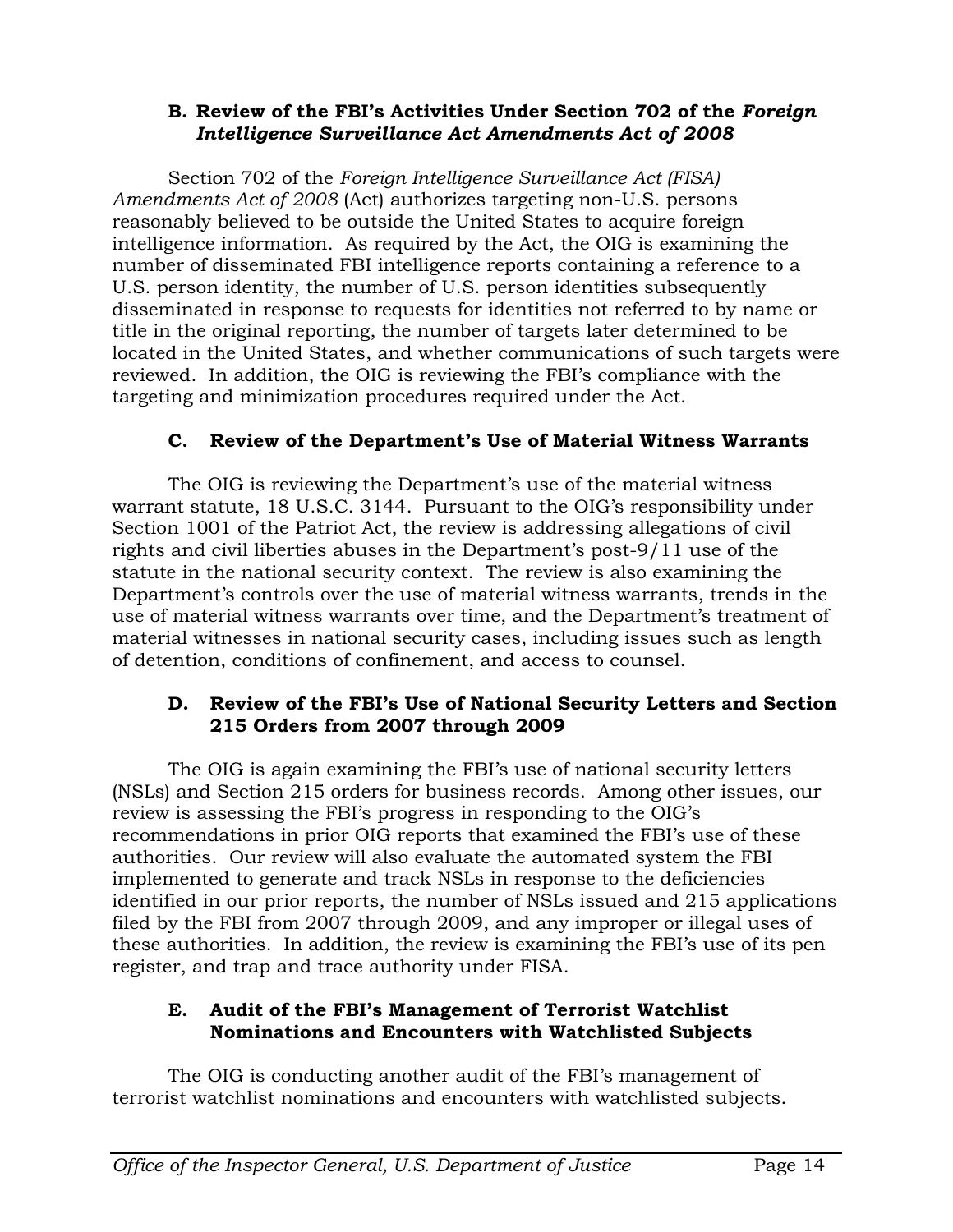In fiscal years 2008 and 2009, the OIG conducted two audits related to the FBI terrorist watchlist nomination practices. In these audits, the OIG found that the FBI's procedures for processing international terrorist nominations were, at times, inconsistent and insufficient, causing watchlist data used by screening agencies to be incomplete and outdated. The OIG found that the FBI failed to nominate for watchlisting many subjects of its terrorism investigations, did not nominate many others in a timely manner, and did not update or remove watchlist records as required. As a result of these reviews, the FBI reported that it had undertaken several initiatives and implemented new processes and guidelines to enhance its watchlisting system.

The objectives of the OIG's ongoing audit are to : (1) assess the impact of recent events on the FBI's watchlisting system; (2) evaluate the effectiveness of the initiatives recently implemented by the FBI to ensure the accuracy, timeliness, and completeness of the FBI's watchlisting practices, including watchlist nominations, modifications, and removals; and (3) determine whether the FBI is appropriately managing terroristrelated information obtained through the encounter process.

#### **F. Audit of the Office of the Federal Detention Trustee's Efforts for Ensuring Safe and Secure Non-Federal Detention Facilities**

The OIG is conducting an audit of the Office of the Federal Detention Trustee's (OFDT) efforts for ensuring safe and secure non-federal detention facilities. OFDT manages and regulates federal detention programs and conducts performance reviews, including on-site inspections, of selected nonfederal detention facilities. According to a recent Bureau of Justice Statistics report, between 2006 and 2010, the number of federal detainees housed in non-federal detention facilities increased from 43,563 to 48,191. This audit seeks to determine whether the OFDT's oversight efforts ensure a safe, secure, and humane environment for federal detainees held in these non-federal detention facilities.

# **V. EXPENSE OF IMPLEMENTING SECTION 1001**

Section 1001 requires the OIG to:

*Submit to the Committee on the Judiciary of the House of Representatives and the Committee on the Judiciary of the Senate on a semi-annual basis a report…including a description of the use of funds appropriations used to carry out this subsection.*

During this reporting period, the OIG spent approximately \$1,136,564 in personnel costs, \$35 in travel costs (for investigators to conduct interviews), and \$757 in miscellaneous costs, for a total of \$1,137,356 to implement its